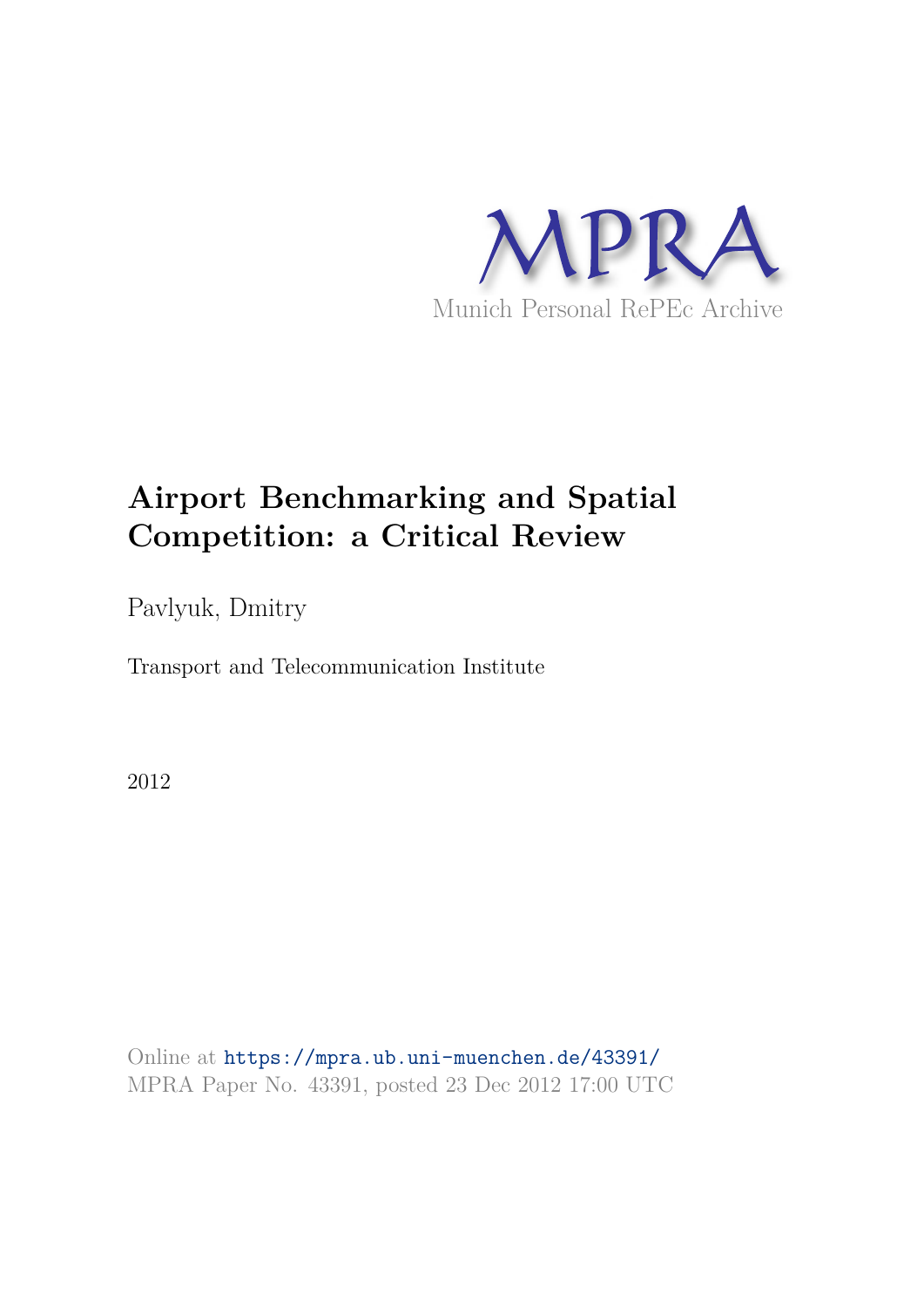*Transport and Telecommunication, 2012, Volume 13, No 2, 123–137 Transport and Telecommunication Institute, Lomonosova 1, Riga, LV-1019, Latvia DOI 10.2478/v10244-012-0010-z* 

# **AIRPORT BENCHMARKING AND SPATIAL COMPETITION: A CRITICAL REVIEW**

# *Dmitry Pavlyuk*

*Transport and Telecommunication Institute Lomonosova 1, Riga, LV-1019, Latvia Ph.: (+371)29958338. E-mail: Dmitry.Pavlyuk@tsi.lv* 

During the last two decades the European airport industry is liberalised and turned to competitive market environment. This fact attracts an increasing scientific and practical interest to analysis of airport efficiency and its determinants, as well as different aspects of airport competition. This paper contains a critical review of existing researches in these two areas – airport efficiency and spatial competition among airports. We analysed modern approaches to airport benchmarking, their advantages and shortcomings, and systematised a wide range of related academic studies. We paid special attention to empirical researches of spatial competition as a factor affecting airport efficiency. Despite the fact of a well-developed theory of spatial competition and signs of its growing effects in the airport industry, we discovered a lack of studies devoted to the relationship between airport efficiency and spatial competition.

**Keywords:** airport efficiency, benchmarking, spatial competition

# **1. Introduction**

The legislative liberalisation process of the EU air transportation market was completed in 1997 [1–3]. Nowadays all European airlines can provide connections between any origin and destination airports without any restrictions (excluding that related with airports' capacity). Liberalisation of the air transport industry also concerned airport enterprises and initialised significant changes of airports ownership and management. Airlines, operating in a competitive environment [4], gained an option to choose partner airports and therefore obtained influence possibilities. Those changes forced airports, originally considered as natural monopolies, to adapt to new, competitive market conditions. Besides these institutional changes on the air transportation market, there are other sources of increasing competition pressure. Development of high-speed rails, interregional bus transportation and, generally, transport networks also can be considered as an additional factor influencing competition between airports [5].

A competitive industry advances severe claims for enterprises' capitalisation and efficiency. Historically managed by government, many airports were involved into privatisation process to attract private investments and improve operational efficiency. Beginning from 1987, when UK government sold its seven major airports (including London Heathrow, Gatwick, and Stansted) to a private sector firm (British Airports Authority), many European airports became partly or completely private. Being under government ownership, airports' management was oriented (in an ideal case) to maximizing social welfare, at country and regional levels. After privatisation, these objectives were superseded by profit maximisation, usual for a commercial marketplace. One of main sources of company profit maximisation is operational efficiency, so efficiency estimation and improvement became a subject of interest of privately managed airports [6].

Airport efficiency benchmarking can serve different purposes [7] and has important implications for a number of stakeholders. Scotti [8] outlines the following interested parties:

- − Airports management require efficiency comparison between airports to improve airport operations and enhance its standing in a competitive environment.
- − Airlines management is interested in identifying of efficient airports for their operational activities.
- − Municipalities require efficient airports for attracting businesses and tourists into a region.
- − Policy makers need for benchmarking for airport improvement programs for making optimal decisions about resource allocation.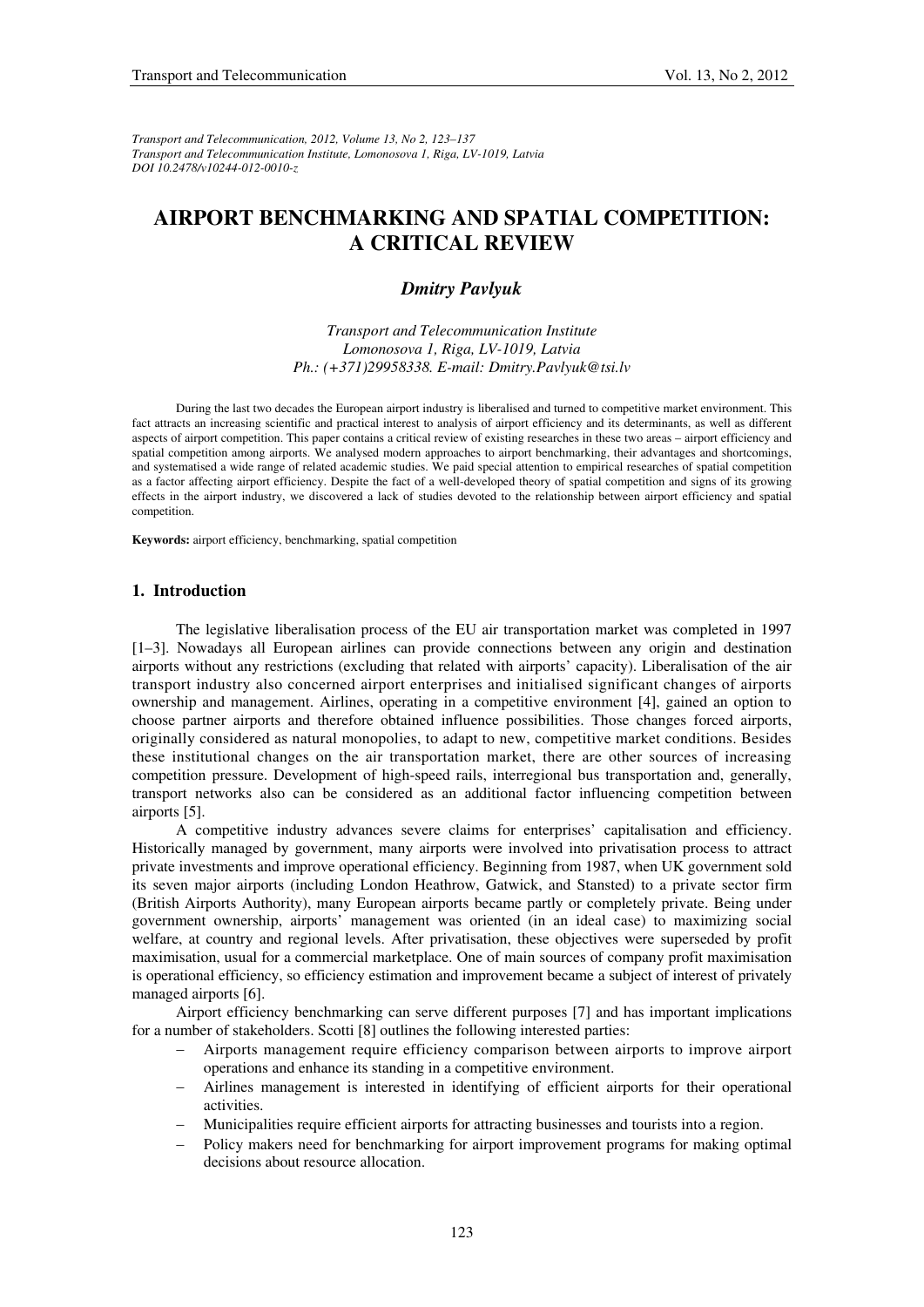There are several well-known scientific approaches to efficiency estimation, but their applications to the airport industry are related with additional industry-specific complexities. The majority of efficiency estimation methods are based on comparison of economic agents having comparable resources. Concerning utilised resources, European airports are very heterogeneous. There are a set of social, climate, and economic conditions which make airport environment conditions heavily compatible. Also airports are significantly differentiated on the base of average passenger income and trip purposes (business or leisure), which also can be considered as an obstacle for airport comparison and efficiency estimation. Another benchmarking problem is related with a specific type of competition between airports. The legislatively competitive environment doesn't guarantee competition itself. Competition between airports is limited by their geographical location and obviously has a spatial component. Although number of European airports is increasing during last decades [9], there are some geographical areas where a competition pressure is weak or absent. European legislative authorities try to compensate this lack of competition pressure by different forms of regulation [10], which also complicates airport benchmarking.

Significant demand for airports benchmarking from different stakeholders in connection with task complexity attracted academic researchers to pay attention to this problem. There are more than a hundred research papers, published during last two decades, are devoted to airports efficiency estimation. The most significant reports are the Global Airport Performance Benchmarking Reports 2003–2011 produced by Air Transport Research Society (ATRS) [11], the Airport Performance Indicators and Review of Airport Charges reports by Jacobs Consulting, the Airport Service Quality programme by Airports Council International. Some local authorities which control the airport sector also provide their own benchmarking reports, e.g. Avinor AS (Norway) [12], Civil Aviation Authority (UK) [13], and others. Many related researches are also executed within the bounds of the German Airport Performance (GAP) research project, a joint study between three German universities

This paper contains a critical review of exiting airport efficiency researches in respect of used approaches and mentioned empirical difficulties. We pay special attention to spatial competition between airports and taking it into account in airport benchmarking.

# **2. Airport Efficiency Benchmarking: Theory and Applications**

#### **The airport business model**

A classical definition refers economic efficiency [14] as usage of available resources (inputs) to maximise the production of goods and services (outputs). For the airport industry defining of inputs and outputs is not straightforward. Currently, an airport is considered as a connection hub between a public (serving passengers and cargo) and an airline (serving aircraft fleet movements) [15]. Airport outputs for these two groups are different – air passenger movements (APM) and air transport movements (ATM). A choice of output specifications is important for further efficiency estimation and can lead to different results and conclusions (see, for example, Pels [16] for a comprehensive discussion).

Concerning airport activity, both APM and ATM outputs are not homogeneous. There are two main components – passengers and cargo, which obviously have different 'handling' processes. A frequently used unit, which integrates passenger and cargo outputs, is a work load unit (WLU). Usually WLU equals to 1 passenger or 100 kg of cargo. Evidently a WLU is a weak indicator, but quite attractive and frequently used due to its simplicity.

Nowadays, activity of airport enterprises is not limited with aeronautical services, but includes parking, retailing, food and beverages, passenger access, and other services. Today these non-aeronautical services, originally considered as complementary, play an important role in the airport business [17]. According to ATRS reports [11], a share of non-aeronautical revenues is increasing during the last decade and for some European airports exceeds 50% (for example, for German busiest Munich and Frankfurt airports). Thereby these diverse non-aeronautical activities became an important component of overall airport performance.

Financial indicators can be considered as an alternative to physical measurement of airport outputs. The most frequently used are operational costs and revenues. Usage of financial indicators allows smoothly handle diverse airport activities, but requires information about local prices and airport-specific conditions (like government subsidies, etc.).

Recently some researches also included some negative outputs into airport benchmarking. These undesired outputs can have different forms like environmental emission and noise [18] or passenger delays [19].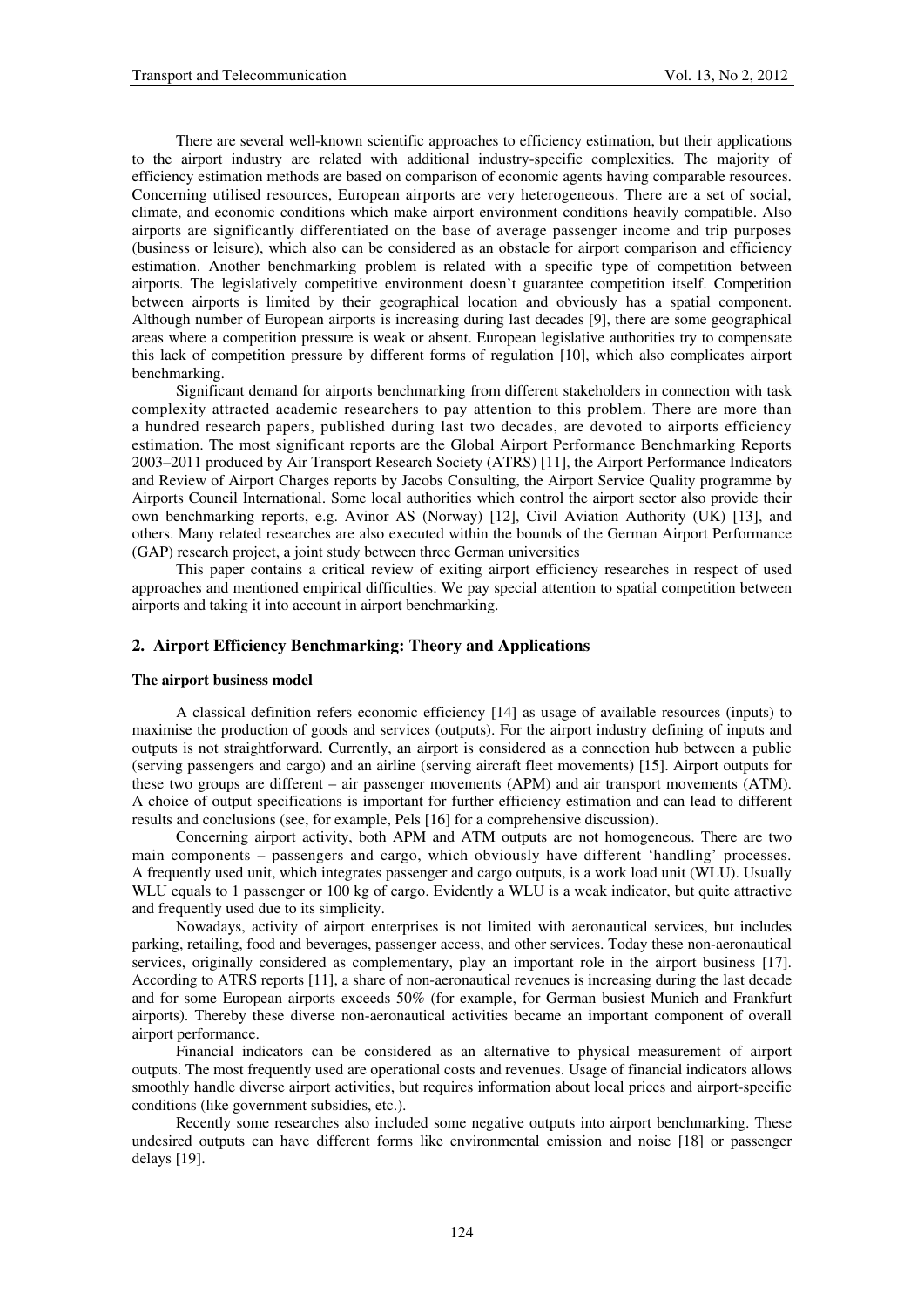Resources, utilised by airports, and airport-specific conditions are even more heterogeneous than outputs, and their definition is quite challenging. The primary set of resources usually includes labour resources (e.g. number of employees) and infrastructure resources (number of runways, airport surface area, number of terminal or gates, number of check-in desks, number of baggage reclaim belts). All materials and outsourced services are usually included in financial form. Non-aeronautical resources (like parking spaces, retail points, etc.) should also be included into consideration.

A range of factors affecting airport performance is very wide and includes airport ownership and management structure, hub status, region-specific characteristics like tourist- and business-attractiveness, climate and whether conditions and others. Also from modelling perspective, airport physical outputs can be considered as resources for financial outputs.

Summarising, we can note a great variety of approaches to the airport business model, its outputs and resources. Recently several comprehensive voluminous reviews of airport empirical studies were published [13], [20].

## **Airport benchmarking techniques**

The theory of efficiency estimation provides a wide range of estimation methods with their own advantages and limitations. Scientific approaches, used for airport benchmarking, start from relatively simple linear indexes, but further include more complicated frontier-based models. Hirschhausen and Cullman [21] presented an excellent review of methodologies used for airports benchmarking.

## *Partial factor productivity indicators*

The simplest one-dimensional way of efficiency estimation is a direct ratio of a chosen airport output to a given resource used. Indicators, constructed on the base of this strategy, are called partial factor productivity (PFP) indexes. Due to a great diverse of airport outputs and inputs, the range of PFP indexes is very wide. PFP indexes are not related to overall airport's efficiency, but reflect a particular aspect of its activity [22]:

- − Labour productivity indexes APM per employee, ATM per employee, WLU per employee.
- − Infrastructure productivity indexes APM per terminal, WLU per airport's surface square meter, ATM per runway.
- − Financial performance indexes operational costs per WLU, overall/aeronautical revenue per WLU, overall revenue to expenses ratio.

Nowadays PFP indexes for undesired outputs are also frequently used – average delays, delay minutes per ATM, green gas emission per ATM, etc.

PFP indexes are widely used by airport management staff, because the meaning of a PFP indexes and sources of its values are obvious, calculation of PFP indexes is elementary, and each index separately doesn't require full set of data. Each PFP index provides valuable information about a particular area of interest, but by definition cannot provide a full picture of airport performance. PFP indexes don't consider differences in input/output prices and other operating environment conditions; leave factor substitution out of account [13], and so can be considered just as a good complementary research tool.

Stated weaknesses of PFP indexes led to development of methodologies which allow calculating overall efficiency values. All methodologies can be classified on the base of their principle (averaging or comparing with frontier values) and presence of a random component (deterministic or stochastic approaches). A classification of widely used methodologies is presented in the Table 1.

|           | Deterministic                                                     | <b>Stochastic</b>                                                                                                |
|-----------|-------------------------------------------------------------------|------------------------------------------------------------------------------------------------------------------|
| Averaging | Total productivity factor<br>(TFP)                                | Classical regression models                                                                                      |
| Frontier  | Data envelopment analysis<br>(DEA)<br>Free disposal hull<br>(FDH) | Stochastic Frontier analysis<br>(SFA)<br>Distribution-free approach<br>(DFA)<br>Thick frontier approach<br>(TFA) |

**Table 1**. Classification of methodologies used to estimation of firm's efficiency or productivity

Source: own classification, based on Liebert and Niemeier [20], and Hirschhausen and Culman [21]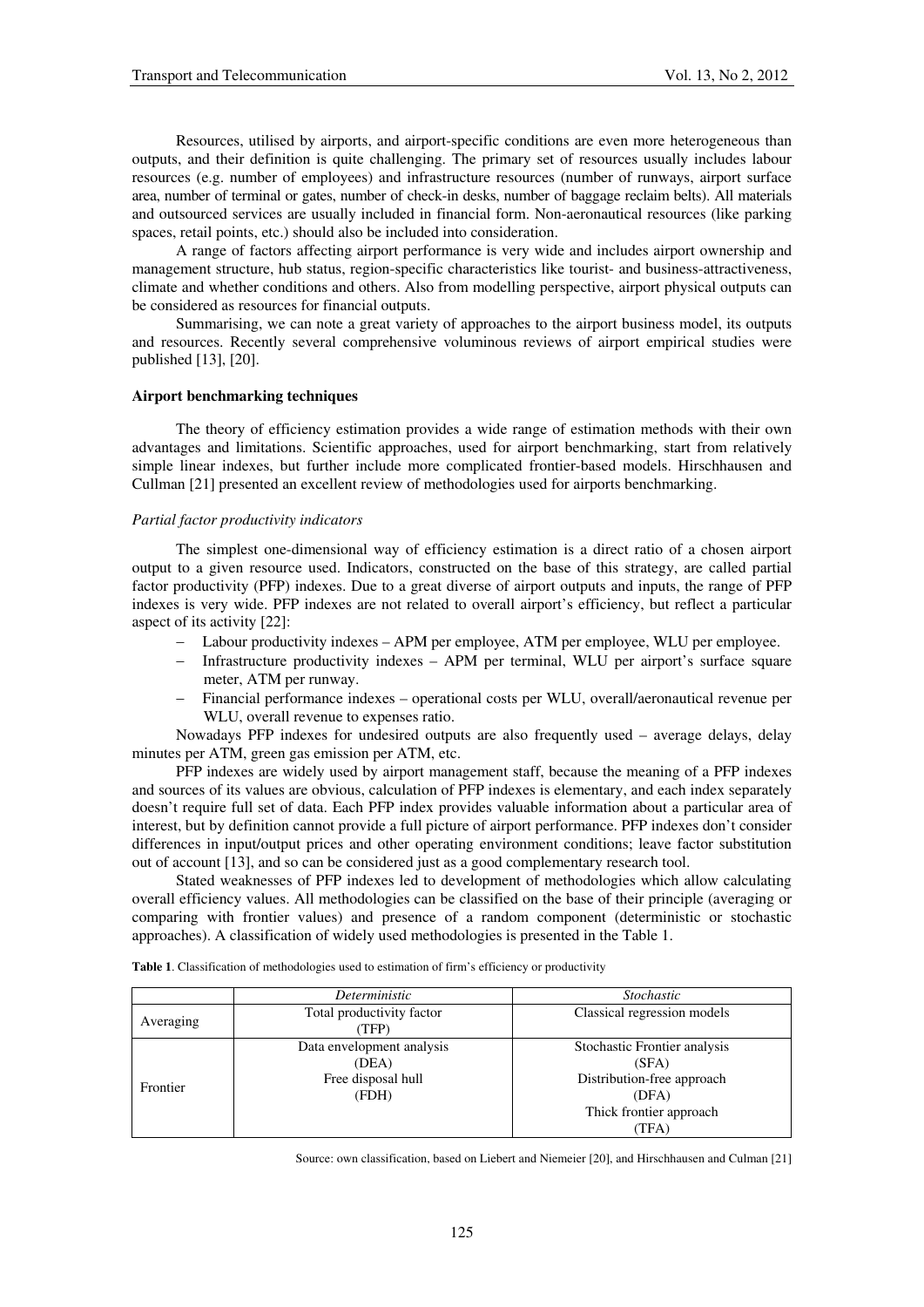Methodologies, based on averaging of values, consider a relationship between weighted airport outputs and inputs. Total factor productivity (TFP) indexes use prices to weight input/output values, when regression estimates these 'weights' by minimizing the sum of squared residuals. Averaging methodologies assume that all airports in a sample operates efficiently, which obviously doesn't match the real situation when a difference between outputs of two airports with similar resources can be explained not only by a random component, but also by technical or managerial efficiency. Frontier-based methodologies (like data envelopment analysis or stochastic frontier analysis) allow inefficiency components by construction, but require a larger volume of data for estimation.

## *Parametric approaches to airport benchmarking*

TFP indexes are ratios of weighted outputs to weighted inputs, where market prices are used as weights. Two most frequently used TFP indexes are Tornqvist index [23] and Caves, Christensen and Diewert (CCD) index [24], which can be considered as flexible forms of classical Laspeyres or Paasche indices.

Market prices, required for calculation of TFP indexes, are rarely available and valid, which can be a reason of a limited number of TFP applications to the airport industry. The most frequently cited researches, based on TFP, are the ATRS Global Airport Performance Benchmarking Reports [11] and related analytical studies [6]. Authors constructed a variable factor productivity index and used it for productivity comparison of airports around the world. Nyshadham and Rao [25] applied TFP indexes to estimation of European airports efficiency and compared the results with partial indexes. Gitto [26] applied TFP indexes as one of tools for analysis of Italian airports efficiency.

Charnes, Cooper, and Rhodes in 1978 [27] proposed a data envelopment analysis (DEA) approach to estimate overall company efficiency. DEA is a frontier approach, based on linear programming techniques, which allows directly taking airport inefficiency component into account. DEA constructs an efficiency frontier without market price values and without assumptions about a functional form of the frontier, which makes it easy-to-use and powerful efficiency estimation tool. The Malmquist index [24], defined using distance functions for a multi-input, multi-output technology, is frequently used to analyse airport efficiency changes over time.

DEA estimator is non-statistical by construction which makes it sensitive to data problems and prevents usage of popular research techniques like confidence intervals and hypothesis testing. Moreover, DEA estimator is biased upward [28] and inconsistent for non-convex frontiers. Simar and Wilson [28] suggested bootstrapping procedures to solve these problems and improve statistical properties of DEA estimates.

A practically important research area, which is lying outside the basic DEA model, is examination of factors influencing airport efficiency values (like airport ownership structure, hub status, etc.). A typical two-stage approach to deal with these factors includes calculation of DEA efficiency values and further their regression on explanatory factors. DEA efficiency values are obviously limited to the [0, 1] closed interval, so regressions with a censored dependent variable are used. Simar and Wilson [29] discussed properties of two most frequently used regression models – Tobit and truncated, and suggested an alternative double bootstrapping procedure.

DEA is the most frequently used academic approach to airports benchmarking. More than a hundred scientific researches, oriented on different practical and theoretical aspects of DEA model, were published during last two decades. Comprehensive literature reviews can be found in [20], [30], and [31]; in this paper we will just present DEA-based researches published in last years.

Gillen and Lall [32] published an analysis of US airports, based on the two-stage DEA approach with a second stage Tobit regression with environmental, structural and managerial variables. This research can be considered as a pioneering one and a base for many modern DEA-based airport benchmarking researches. Another frequently cited DEA application is Sarkis' US airports performance analysis [33].

Recently published studies include several country-specific DEA application for Spanish [34], [35], Greek [36], Malaysian [37], and Latin America's [38] airports. Barros et al. applied Gillen-Lall's approach to analyse airports in United States [39], in Argentine [40], in United Kingdom [30], [41], in Italy and Portugal jointly [42], and in Canada [43].

To the best of our knowledge, the most researched European countries in this aspect are Germany and Italy. German Aviation Research Society (GARS) published a set of researches ([44], [45], [22]), where the approach by Malmqvist-DEA was applied to a sample of German airports. Adler and Liebert [46] complemented DEA efficiency values with second stage OLS, Tobit, and truncated regressions on ownership, regulation, and management characteristics. Ulku, Muller, et al. [31], [47] analysed German airports applying Simar-Wilson's double bootstrapping procedure (among other research approaches).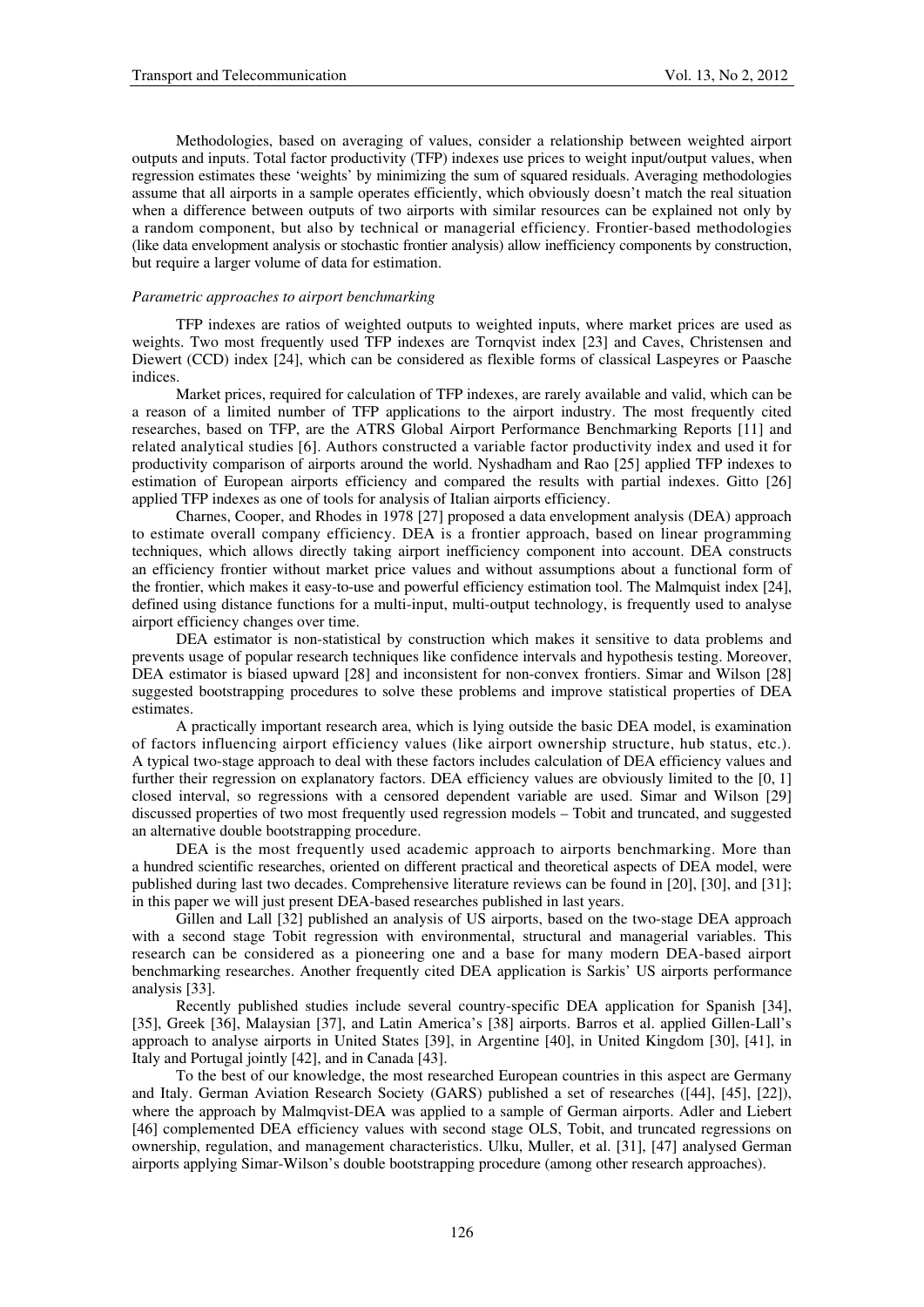Gitto and Mancuso published some articles [26], [48–50] with application of Simar-Wilson's double bootstrapping procedure to Italian airports. Other recent DEA applications to Italian airports performance are presented by Barros and Dieke [51] and Malighetti et al. [52].

European airports efficiency was analysed by the University of Bergamo researchers [53], [54]. A special attention was devoted to competitive characteristics of the European airport network, which were included as a factor influencing airport efficiency in Simar-Wilson's model. Also DEA approach was applied to European airports by Pels et al. [16], [55].

DEA is not the only deterministic approach to efficiency estimation. The free disposal hull (FDH) method [56] is a popular extension of DEA, which relaxes DEA's assumption about a convex form of the frontier.

FDH has few applications to the airport industry. Holvad and Graham [57] applied FDH approach to analysis of European and Australian airports and discovered difference between DEA and FDH efficiency estimates for European airports.

However, since DEA and FDH are non-statistical, any deviation from the frontier is considered as inefficiency, making DEA estimates non-robust and exacting to data quality. Statistical models with a random component in specification solve this issue and allow applying standard powerful statistical techniques. Therefore statistical models (both averaging and frontier) became a more popular airport benchmarking tool during the last decade.

# *Stochastic approaches to airport benchmarking*

The most popular statistical model is a classical regression, which estimates a relationship between the mathematical expectation of a dependent variable (usually output) and a set of explanatory variables (inputs). The classical regression requires a predefined functional form of this dependency. Cobb-Douglass function with a constant substitution elasticity and more flexible Translog are the two most frequently used functional forms in airport industry studies. The classical regression is based on averaging technique, so doesn't contain efficiency as a component of a model specification. In relation to airports, the classical regression represents a model of airports productivity, but not efficiency.

The pioneering airport regression analysis studies executed by Keeler [58], and Doganis and Thompson [59] deal with airports cost curve construction. Keeler estimated the Cobb-Douglass regression between operating costs and ATM on the base of pooled panel data of US airports. Doganis and Thompson also constructed Cobb-Douglass regression using WLU as an output and estimated its parameters for British airport cross-sectional data.

Later several similar studies with enhanced model specification (Translog) and estimation techniques (panel data econometrics) were published. Good literature reviews on this subject can be found in [60] and [61].

A statistical approach to frontier construction and efficiency estimation brought to development of a set of models: stochastic frontier model, thick frontier model, and distribution-free model are frequently used ones. Stochastic frontier analysis (SFA), the most popular approach, was presented by Aigner, Lovell, Schmidt [62], and Meeusen and van den Broeck [63] in 1977. This approach, rarely used for airports efficiency analysis before, recently became quite popular. The main strength of SFA is a statistical approach both to frontier and unit efficiency estimation, which makes easily available to apply confidence intervals, significance, hypothesis testing, and other statistical procedures. These advantages require mandatory specification of a frontier functional form and a law of efficiency distribution. Selection of a frontier form is usually made from Cobb-Douglass and Translog functions, and rarely includes more flexible, but data-consuming forms like Fourier-Flexible. Half-normal and truncated normal distribution laws are the most frequently used options for the efficiency (inefficiency) component. The latter (truncated) distribution allows direct inclusion of factors influencing airports efficiency into a model, and simultaneous estimation of all model parameters. In 2005 Greene [64] extended the SFA model with cross-form heterogeneity, which is considered as one of the most important problems with airport benchmarking. Greene's models (called true fixed and random effects models) estimation requires panel data, are currently available for airport applications.

First (to the best of our knowledge) SFA application to airports efficiency analysis was presented by Pels et al. [16], [65]. They applied homogeneous Cobb-Douglass frontier model to a sample of European airports and made comparison of estimation results with DEA-based estimates. Later Oum et al. [66] applied the Translog stochastic frontier model to estimate influence of airport ownership on its efficiency.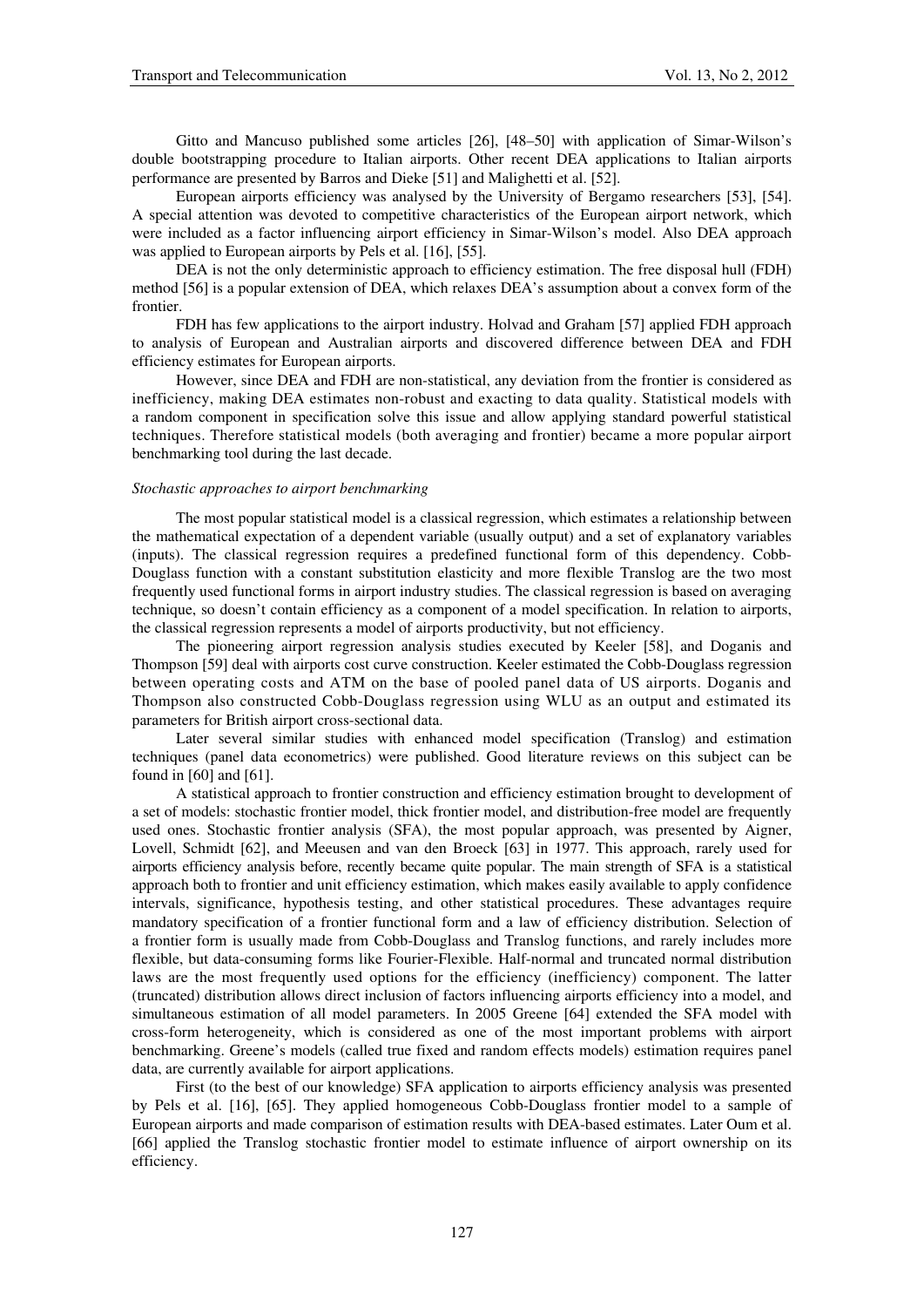During last three years number of studies significantly increased. Barros et al. presented a set of heterogeneous SFA applications to European [67], Japanese [68], and UK [30] airports. Voltes [61] analysed European, American, Oceania, and Asia-Pacific samples of airports, and later Spanish airports separately [69]. Muller, Ulku, and Zivanovic [47] within the bounds of German Aviation Performance project executed a comparison of British and German airports performance, estimated by different techniques (PFP, DEA, and SFA). Pavlyuk [70], [71] has analysed efficiency of European airports using the stochastic frontier model taking spatial competition among airports into consideration. Scotti applied homogeneous SFA model for Italian airports in his doctoral dissertation [8] and related articles [72].

Summing up SFA model applications, we can a growing academic interest to usage of this approach to airports efficiency estimation and a lack of studies with a heterogeneous frontier, which supposed to be a right choice for variegated environment of the airport business.

Two other stochastic frontier methods mentioned in the Table 1 are distribution-free and thick frontier approaches. Both methods remove restrictions of SFA related with mandatory specification of the frontier functional form and inefficiency distribution law and make estimation more flexible, but exacting to a volume of data. These strong requirements to data volume can be considered as one of the main reasons why there are no empirical applications of these methods to airport efficiency analysis.

Summarising this section, we note that the discussion about a correct approach to airport benchmarking is far from complication. There are several different approaches with their own advantages and shortcomings. The problem becomes even more complicated due to diverse nature of the airport business, allowing different approaches to definition of resources and outputs. Despite the complexity of the problem (or maybe thanks to this fact), airport benchmarking attracted a significant attention of world-wide scientific community.

# **3. Spatial Competition among Airports: Theory and Applications**

## **Airport competition and its elements**

The liberalisation of the European airport industry activated market mechanisms. Nowadays competition among airports can be considered as an integral part of the airport industry. According to the mainstream economical view, competition should act like a spur to increase efficiency of airports, forcing them to find better ways of demand fulfilment. During last two decades airport competition became a popular topic of theoretical and empirical studies, and widely recognised as a positive mechanism, leading to resource saving, service quality improvements, and development of the industry as whole. Although this thesis is commonly acknowledged, there are several not unfounded critical opinions in literature. Some authors [73] state that increasing competition leads airports to lack of critical mass (traffic volume required for covering obligatory operating costs), excessive capacities and swallowing up subsidies as a result. Regardless of its consequences, competition process among airports is very diverse. There is a wide variety of ways in which airports compete (the list is compiled on the base of Tretheway and Kincaid [74] and Forsyth [75] studies):

- − Competition for passengers with neighbour airports on a shared local market.
- − Competition as a destination point (for tourists, businesses, etc.).
- − Competition for passengers with other transport modes (high-speed railways, ferries, etc.).
- Competition for connecting traffic.
- − Competition for cargo traffic.
- − Competition for contracts with airlines.
- − Competition of non-aeronautical services (car parking, retail, maintenance).

All presented types of airports competition already play an important role in industry regulation; first two types (competition for passengers on a local market and for visitors as a destination point) are attracting special interest due to industry-specific spatial settings.

Although the presence of competition effects in the airport industry is widely acknowledged, there are little empirical evidences on a strength of competition among airports. Forsyth [76] states mild competition among airports and specifies a set of factors limiting it:

- 1. Common ownership of neighbour airports. Frequently airports in major European cities (London, Berlin) are owned by one proprietor, which makes competition among them imperfect (if any).
- 2. Scale economy is very important in the airport industry and it's difficult for small or new airports to reach the optimal traffic volume.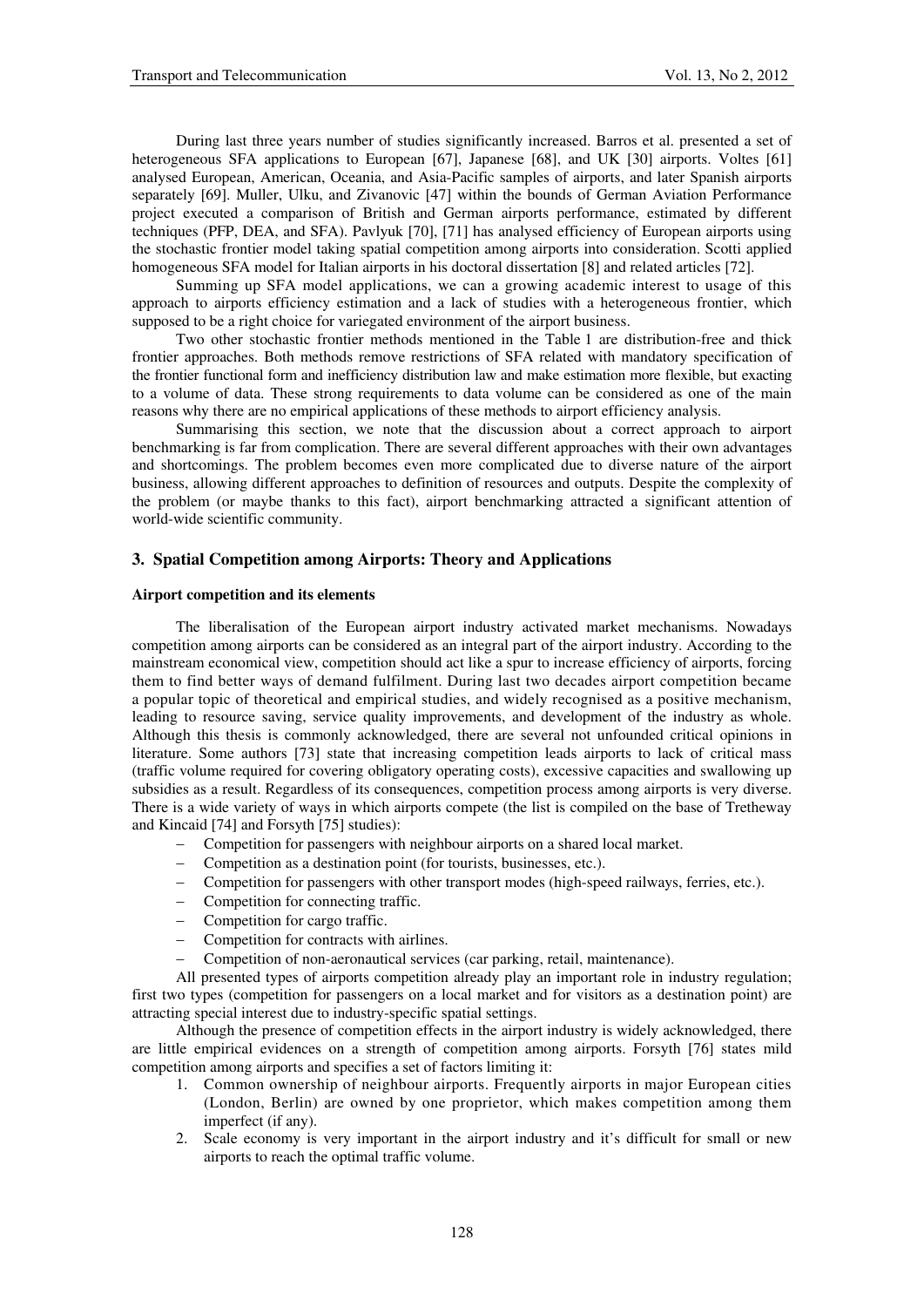- 3. Indivisibility of airport infrastructure complicates a reaction of airport management for demand fluctuations. Airport scale can't be increased (or reduced) continuously or by small pieces under infrastructure restrictions. For example, building of a new runway significantly increases airport scale, but requires significant capital investments at once.
- 4. Environmental and other legal barriers prevent entry of new airports (to ensure a competitive market).
- 5. Congestion of some airports makes them insensitive for demand changes.
- 6. Different airport regulation regimes and government subsidies make competition among airports imperfect.

There are some other sceptical opinions about current strength of airport competition [77], [78]. Despite the specified obstacles for airport competition and widely used regulation mechanisms as a competition replacement, there are a number of strengthening competition indications in European airport industry.

## **Evidences of strengthening airport competition in Europe**

A positive influence of low-cost carriers' (LCC) activity on airport competition is well researched [82], [83], [84]. The entry of low-cost carriers on the European market changed an established airport hierarchy and encouraged the development of small and medium secondary and regional airports. Also LCC catalysed a substantial growth of direct connections between airports. These LCC effects (among others) stimulated a competitive activity in the European airport industry.

Number of new airport entries to the market also can be considered as an evidence of increasing competition. Muller-Rostin et al. [9] estimated the overall level of competition in the airport industry using numbers of newly opened (entry) and closed (exit) airports as indicators. In this study authors investigated competition on a by-country basis for Germany, Italy, UK, Spain, Poland, and jointly for other Eastern European countries.

Strengthening competition on the airport market is also attested by increasing marketing efforts of airport management. According to Tretheway and Kincaid [74], the ratio of marketing staff per passenger in selected UK airports was significantly increased.

An indirect, but meaningful evidence of intensifying competition is an interest to market power estimation from government competition authorities. During last years competition commissions, previously considered airports as natural monopolies, requested some airport market power researches. UK Competition Commission estimated the market power of London Stansted [85] and currently implementing a similar research for Heathrow, Gatwick, and Stansted [86]. The team of the German Airport Performance project executed a research of the Amsterdam Schiphol airport's market power for Netherlands Competition Authority [87] and discovered a slightly increasing competition pressure the airport exposed.

A specific feature of European transportation market is well-developed railways and motorways supported by stable people habits of their usage. Railways and motorways in this context should be considered not only as competitors for air transport, but also as a factor, increasing competition among airports for multi-modal trips. The increasing mobility of population allows airports to compete for passengers living far from airport locations.

#### **Theoretical background of spatial competition**

Competition among airports in different areas (for passengers, for airlines, etc.) is different by its nature and has various sources and effects. To the best of our knowledge, one of the most underresearched aspects of airport competition is a spatial one.

Spatial competition is mainly concerned with the locational interdependence among economic agents. The theory of spatial competition is well established and there are a significant number of its applications in different economic areas. Recently models of spatial competition were applied to movie theatres, gas stations, retail places, hospitals, country regions and others, but the airport industry is still weakly covered. Open airport market and increasing number of airports from one side and airports unalterable locations from another create good background for spatial completion in this sector.

A study, frequently cited as a pioneering in the areas of spatial competition, was presented by Hotelling in 1929 [88]. Hotelling considered a basic case of two firms producing homogeneous goods in different locations on a line and stated a key question about competition among firms and their efforts to differentiate from each other. Later the idea of Hotelling's model was developed in different ways.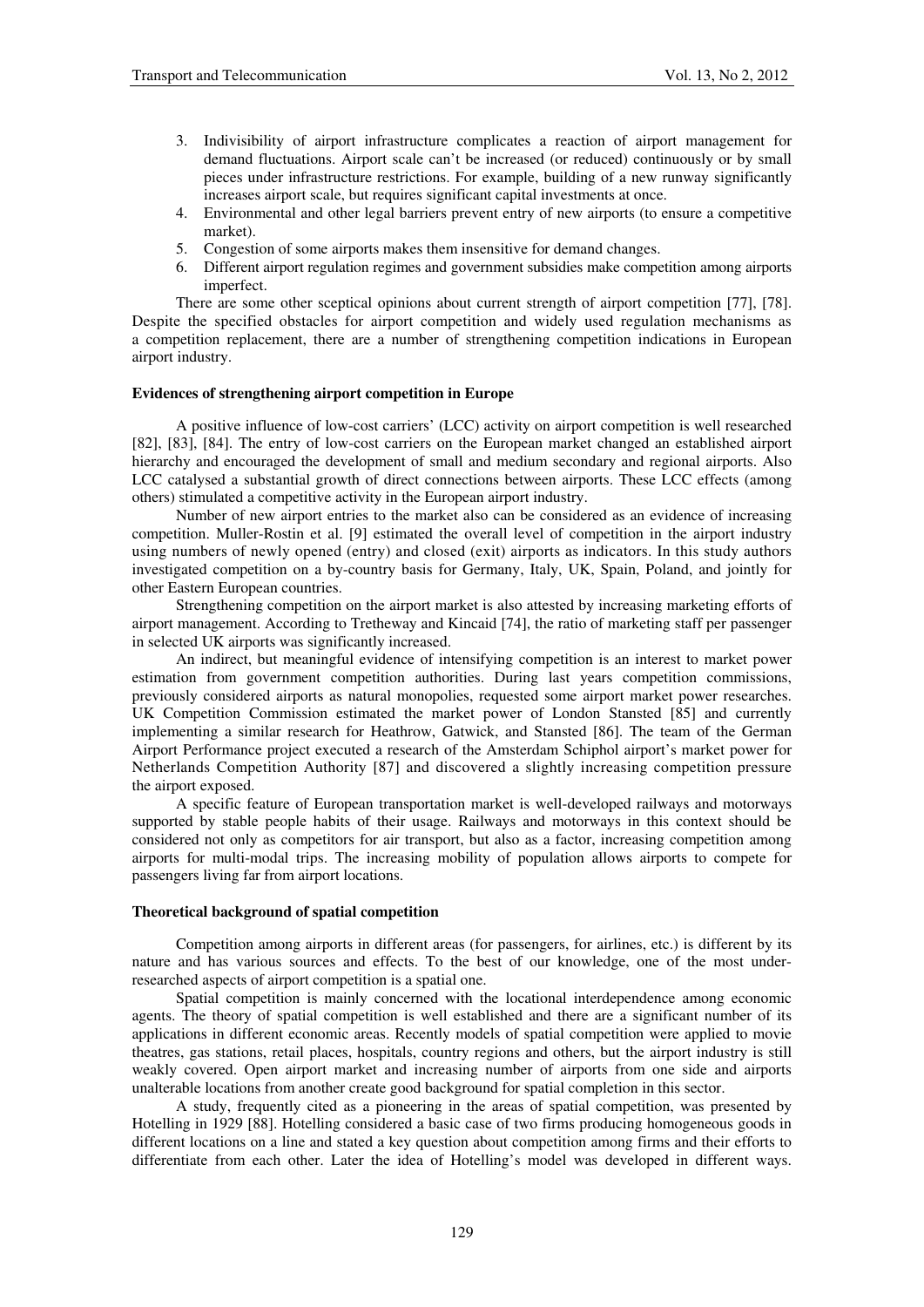D'Aspermont et al. [89] introduced quadratic transportation costs for the model, which allowed its equilibrium solution. Salop [90] enhanced the model by replacing the linear locational structure with a two-dimensional circular one. The limitation of homogeneous goods, inadmissibly restrictive for the airport industry, also was addressed. Irmen and Thisse [91] introduced a multi-dimensional model where dimensions can have different weights. They proved that in the equilibrium point a firm differentiate itself from competitors in one dimension, but locate in the centre (close to other firms) for all other dimensions.

Correctness of Irmen and Thisse's model has several corroborations in the airport industry. A set of dimensions can include a price segment of served airlines (from LCC to regular and elite), traffic types (from cargo to connecting or direct passenger flights), flight destinations (from domestic to short- and long-haul international), and airport geographical location. Looking at the European airport industry, we can discover several examples where airports are differentiated in one of these dimensions, but located closely in others. There are European cities with major and secondary airports (London, Paris, Berlin), where the secondary airport is typically served by LCC (and differentiated in this dimension). Another example is airports in Baltic States' capital cities (Riga, Tallinn, Vilnius), which are differentiated geographically and don't have to distance themselves from each other for other dimensions.

A mode of airport competition (quantity-based Cournot competition or price-based Bertrand competition) is also a subject of academic researches [92], [93]. Biscia and Mota [94] presented an outstanding review of studies on both Cournot and Bertrand competition modes in spatial settings.

# **Empirical studies of airport spatial competition**

Empirical estimation of spatial competition among airports is weakly covered by researches. There are two different ways in which airports can compete spatially:

- as a departure point for local population;
- as a destination point for tourists and businesses.

Estimation of the first aspect of spatial competition among airports is usually based on the conception of catchment area. Airport industry researches define airport's catchment area as a geographical zone containing potential passengers of the airport. Usually the geographical definition of airport's catchment area is supplemented with demographic indicators such as population, employment, income and others [95].

Catchment area's radius can be defined in different ways:

- by geographical distance;
- − by travel time;
- − by travel cost.

The metrics are used linearly or with time (distance) decay functions.

Several empirical researches used overlapping catchment areas as an indicator of spatial competition among neighbour airports. Starkie [80] studied competition between airports for hinterlands as a degree of the airports' catchment areas overlapping (Figure 1) and later applied this approach in his further researches [96], [97].



*Figure 1.* Competition and catchment areas. Source: Starkie, 2002 [80]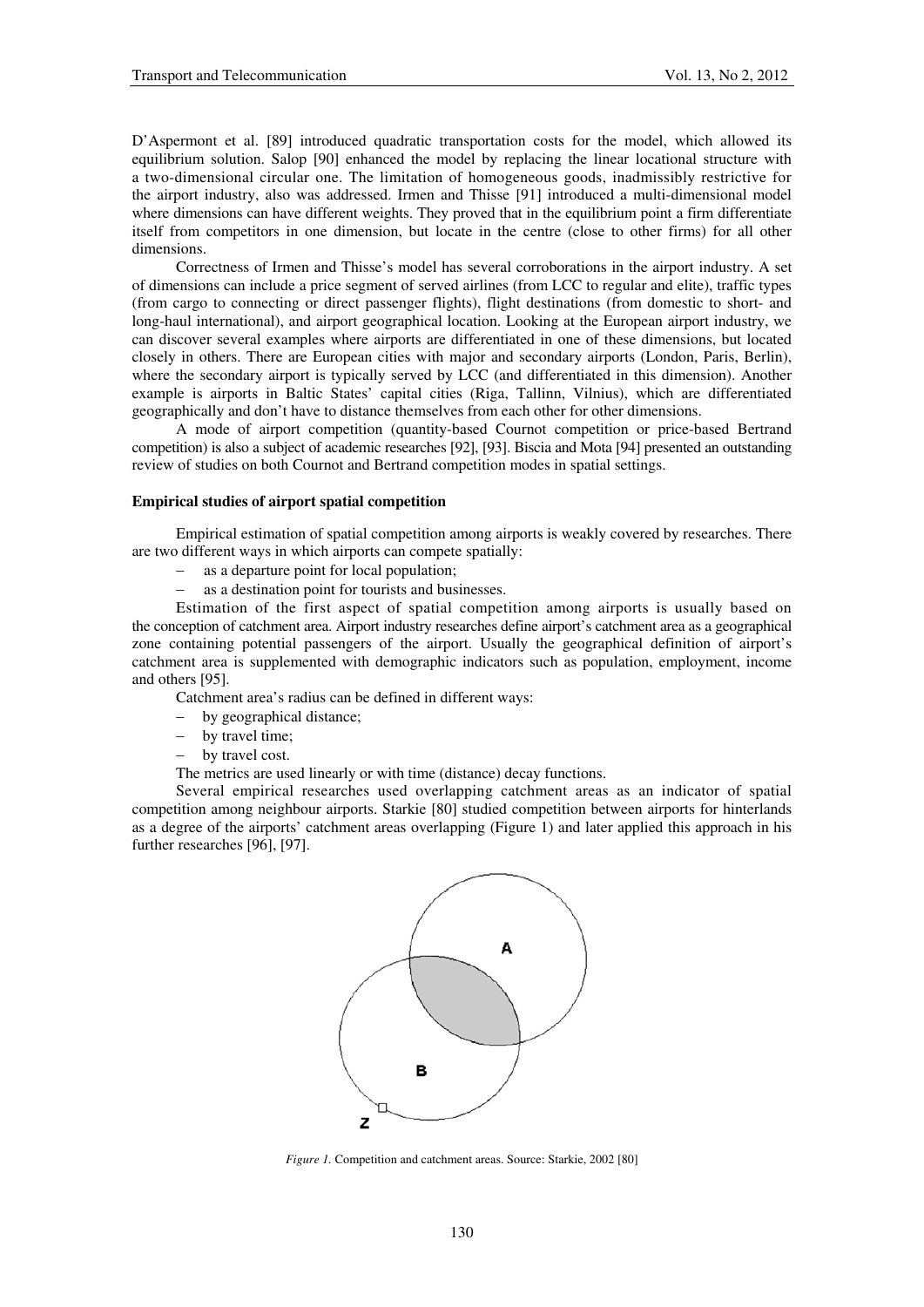Analysis of overlapping catchment areas was supplemented by additional characteristics of airport services like flights frequency, destinations, etc. Strobach [98] constructed an index of spatial airports competition for a particular destination point using a set of factors, weighted by their (author-defined) importance. The factors include transport accessibility (distance and time values for private transport and cost and time values for public transport), traffic characteristics (frequency of flights to a selected direction, minimum connecting time, numbers of gates and check-ins), and characteristics of convenience (parking spaces, terminal area, area of shopping and services). Malina [99] suggested a substitution coefficient, which "defined as the share of inhabitants within the relevant regional market of an airport that consider another airport (...) to be a good substitute from their perspective as well". Hancioglu [78] investigated competition between Dusseldorf and Cologne/Bonn airports using Malina's airports substitution coefficient, mainly based on overlapping catchment areas, and a custom survey of passengers' origin regions. Pavlyuk [70] suggested constructing multiple catchment areas of an airport for different flight destinations. Bel and Fagenda [100], and Adler and Liebert [46] used number of nearby airports as a simple indicator of competition pressure.

Another popular approach to estimation of completion pressure is interviews with experts and airport management [101–103]. This approach is very useful for initial analysis of the competition pressure, but has an obvious shortcoming of subjectivity as well as quantitative measurement problems.

The second way of spatial competition among airports is based on their function to be an intermediate destination point. Leisure and business travellers manage their trips and define intermediate connection points (including airports). This subject of their choice is wider than selection between two (or more) airports in a destination city and relates to trip's route as whole. For example, for a saving trip from London to Moscow travellers can choose between Riga and Tallinn airports as an airline-railway transfer point. Note that the essence of this way of competition is not necessary spatial, but spatial effect can take place in some cases. To the best of our knowledge, there are no studies containing empirical estimation of this aspect of spatial competition between airports.

#### *Spatial competition and airports efficiency*

There are few empirical studies of a relationship between spatial competition and efficiency of airports.

Borins and Advani [102] used interviews with airport managers to estimate levels of competition of two types – transferring traffic and catchment areas. Estimated competition levels were included into two classical regression models with passenger and airline orientations. Both competition types are found significantly positive in both models, so authors concluded positive influence of competition on airports activity.

Jing [104] analysed efficiency of Asian cargo airports using the stochastic frontier approach and including competition into consideration. A suggested competitiveness index was constructed on the base of airports ranking by locational, facility, service quality, charges, staff quality, connectivity, and market environment factors. Although airport's geographical location was included into the index, spatial effects are unexamined in the paper.

Pavlyuk [70] suggested index of competition, based on overlapping catchment areas, included it into the stochastic frontier model, and discovered a positive effect of competition pressure on efficiency for a sample of European airports. Non-linear spatial interdependence was investigated in author's further research [71] and a multi-tier model of competition and cooperation effects was suggested. The model estimates provide both positive and negative effects depending on a distance tier.

Scotti et al. [8], [54], [72] suggested an index of competition between two airports on the base of a share of population living in an overlapped region of the airports' catchment areas. Competition was calculated separately for every destination point (exact or reasonably close) and combined into the general competition index using available seats shares as weights. The suggested index of competition was included in a set of inefficiency determinants of a multi-output stochastic frontier model. Estimating parameters of this model for a sample of Italian airports, authors concluded a significant negative relationship between competition pressure and airport efficiency. Authors explained this fact by overcapacity of airports. Airports, acting in more competitive environment, captured limited benefits of air transport postliberalisation traffic growth, when monopolistic airports easier filled their capacity and improved their technical efficiency.

Adler and Liebert [105] investigated an influence of competition on airport efficiency using a twostage DEA model. A level of competition was included into the second stage regression as number of significant airports within a catchment area and showed up as a significant factor for results of different regulation forms. The spatial specification of the second stage regression was tested by author, but solely for justifying of the model's robustness.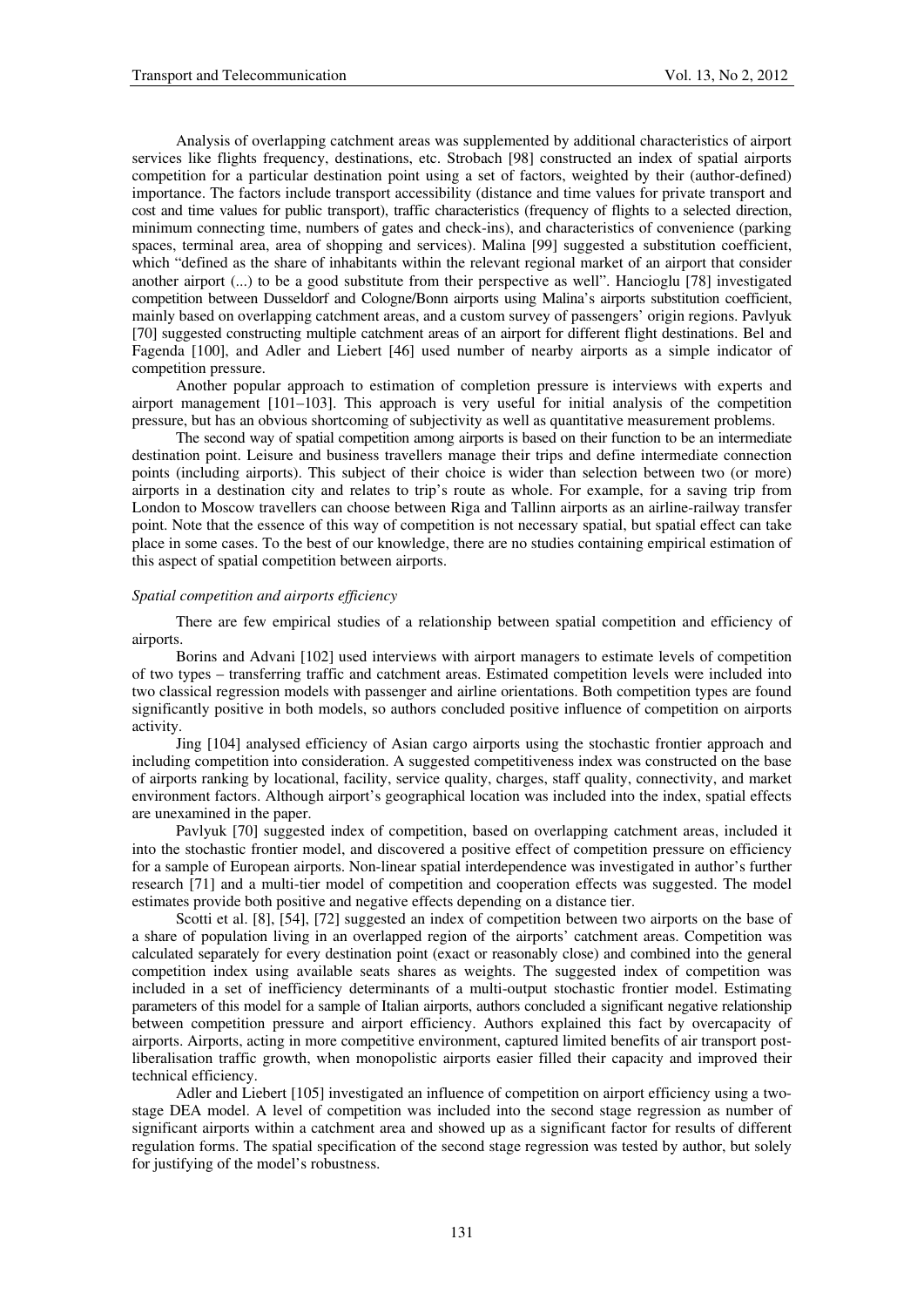# *Spatial econometrics*

Recently developed theory of spatial econometrics [106] is a modern and powerful tool for analysis of spatial relationships of different types. Spatial econometrics deals with spatial interaction (a specific form of which is a spatial competition) and spatial heterogeneity in regression models. A key technical component of spatial model is a matrix of spatial weights, which contains values of spatial interdependency (frequently inversed distances) for every pair of sample objects. Methods of spatial econometrics are frequently used for analysis of competition effects in spatial settings [107], but, to the best of our knowledge, there is only one application [71] of these methods to analysis of airport productivity and efficiency.

Summarising the section, we can note that the nature of competition between airports is very complex and this subject is weakly covered by empirical researches. Due to discussed reasons we expect that the competition between airports in Europe will be strengthening in nearest future, and this fact will intensify theoretical and empirical researches in this area. Competition, being one of the best drivers of economic efficiency, should be included into airport benchmarking procedures. The role of spatial competition among neighbour airports is also expected to grow, and methods of spatial econometric can be applied for analysis of airports efficiency.

# **4. Conclusions and Future Research Directions**

During last two decades airport benchmarking attracted a significant attention of the scientific community. Many theoretical and practical studies addressed to this problem are published recently, but methodological base and even problem specification issues are far from a consensus. The airport business is usually considered as an intermediary between population and air carriers, and it makes specification of airport resources and activity results not straightforward. Passengers and cargo transferred by an airport, airline movements served, environmental emission and noise, and other airport activity aspects are included into studies either as resources or as outputs of the business.

A range of quantitative methods used for airport benchmarking is reasonably wide. Productivity indicators (PFP and TFP), deterministic (DEA, FDH) and stochastic (SFA) frontier approaches are widely used. Partial productivity indicators (APM per employee, operational costs per WLU) are frequently used for initial analysis of airport efficiency, but reflect only a particular aspect of the business. Modern approaches to estimation of overall airport efficiency are based on the frontier concept. The majority of airport studies utilise deterministic frontier DEA approach to benchmarking, but during last three years number of stochastic SFA approach applications is increased significantly. We associate this interest to stochastic frontier applications with recent theoretical SFA developments, which allow taking into account a heterogeneous nature of airport production. Considering the complexity of the airport business, we can conclude a significant research field in this direction.

Discussions about competition among airports are also intensified last years. Despite several reasonable sceptical opinions about the existence of significant airport competition, there are a number of studies related to empirical evidences of competition. A structure of airport competition is composite. Airports compete for passengers, contracts with airlines, for arriving passenger traffic, for transferring traffic, for cargo transportation and others. Each component of airport competition can be considered as a separate topic of research, with its own features and problems. Spatial competition, based on locational interrelation between airports, is a special type of competition, which is addressed by several recent researches. The most popular spatial approach is based on the catchment area concept. This concept allows authors to estimate and analyse a level of spatial competition among airports. The theory of spatial competition is well-developed, but number of its empirical applications in the airport industry is very limited, which creates an extensive area for further researches.

Finally, an empirical relationship between spatial competition and efficiency of airports is also weakly researched. According to the mainstream economics, competition is the best way to force agents to improve their efficiency, but a power of this mechanism in the airport industry is almost unstudied. A small number of empirical studies don't allow make a comprehensive conclusion about the subject. The methodological base of this kind of researches is also scanty, so influence of spatial competition on airports efficiencies is an extensive and complicated research topic. We seem that application of spatial econometrics to this area will enhance the methodological base of analysis and lead to practically important results.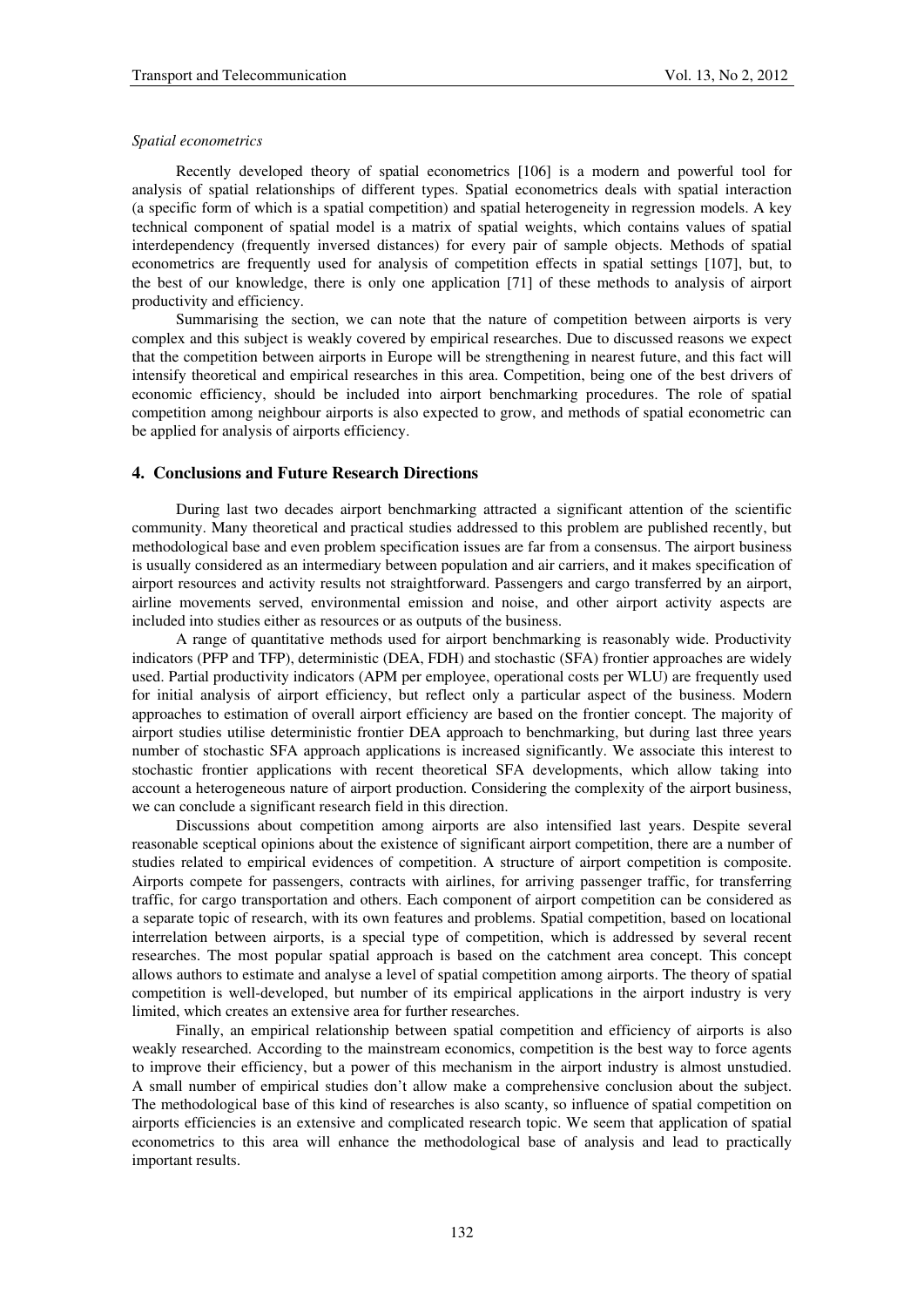# **References**

- 1. European Commission. (1992). *Council Regulation on licensing of air carriers* (No 2407/92). Official Journal of the European Union (Legislation): The Publications Office of the European Union.
- 2. European Commission. (1992). *Council Regulation on access for Community air carriers to intra-Community air routes* (No 2408/92). Official Journal of the European Union (Legislation): The Publications Office of the European Union.
- 3. European Commission. (1992). *Council Regulation on fares and rates for air services* (No 2409/92). Official Journal of the European Union (Legislation): The Publications Office of the European Union.
- 4. Fu, X., Oum, T. H., Zhang, A. (2010). Air Transport Liberalization and Its Impacts on Airline Competition and Air Passenger Traffic. *Transportation Journal*, 49(4), 24–41.
- 5. European Conference of Ministers of Transport, Organisation for Economic Co-operation and Development, International Transport Forum. (2009). *Competitive interaction between airports, airlines and high-speed rail*. Paris: OECD/ITF.
- 6. Oum, T. H., Adler, N., Yu, C. (2006). Privatization, corporatization, ownership forms and their effects on the performance of the world's major airports. *Journal of Air Transport Management*, 12(3), 109–121.
- 7. Oum, T. H. (1992). Concepts, methods and purposes of productivity measurement in transportation. *Transportation Research Part A: Policy and Practice*, 26(6), 493–505.
- 8. Scotti, D. (2011). *Measuring Airports' Technical Efficiency: Evidence from Italy,* PhD thesis, University of Bergamo, Italy
- 9. Müller-Rostin, C., Niemeier, H. M., Ivanova, P., Müller, J., Hannak, I., Ehmer, H. (2010). Airport Entry and Exit: A European Analysis. In *Airport Competition: The European Experience* (pp. 27–46). England, Farnham: Ashgate Publishing Limited,
- 10. European Commission. (2006). *Commission Regulation laying down a common charging scheme for air navigation services Text with EEA relevance* (No 1794/2006). Official Journal of the European Union (Legislation): The Publications Office of the European Union.
- 11. Oum, T. H., Yu, C., Choo, Y. (2011). *ATRS Global Airport Performance Benchmarking Project, The Air Transport Research Society* Vancouver, Canada: *The Air Transport Research Society.*
- 12. Merkert, R., Pagliari, R., Odeck, J., Brathen, S., Halpern, N., Husdal, J. (2010). *Benchmarking Avinor's Efficiency, Møreforsking Molde AS, 1006.* Molde, Norway: Møreforsking Molde.
- 13. Civil Aviation Authority. (2000). *The Use of Benchmarking in the Airport Reviews.* London, UK: CAA.
- 14. O'Sullivan, A., Sheffrin, S.M. (2003). *Economics: principles in action*. Needham, Mass.: Prentice Hall.
- 15. Doganis, R. (1992). *The airport business*. London: Routledge.
- 16. Pels, E., Nijkamp, P., Rietveld, P. (2003). Inefficiencies and scale economies of European airport operations. *Transportation Research Part E: Logistics and Transportation Review*, 39, 341–361.
- 17. Zenglein, M. J., Müller, J. (2007). *Non-Aviation Revenue in the Airport Business–Evaluating Performance Measurement for a Changing Value Proposition*. Berlin, Germany: Berlin School of Economics.
- 18. Yu, M. (2004). Measuring physical efficiency of domestic airports in Taiwan with undesirable outputs and environmental factors. *Journal of Air Transport Management*, 10(5), 295–303.
- 19. Pathomsiri, S., Haghani, A., Dresner, M., Windle, R. J. (2008). Impact of undesirable outputs on the productivity of US airports. *Transportation Research Part E: Logistics and Transportation Review*, 44(2), 235–259.
- 20. Liebert, V., Niemeier, H. M. (2011). Benchmarking of Airports-A Critical Assessment. In Proceedings of the 12<sup>th</sup> World Conference on Transport Research, 11–15 July 2010 (p. 46) Lisbon, Portugal: WCTRS.
- 21. Hirschhausen, C., Cullman, A. (2005). Questions to Airport Benchmarkers Some Theoretical and Practical Aspects Learned from Benchmarking Other Sectors. In the German Aviation Research Society Workshop, 24–25 November 2005 (p.16). Vienna, Austria: German Aviation Research Society.
- 22. Abdesaken, G., Cullman, A. (2006). The Relative Efficiency of German Airports. In the GARS Amsterdam Student Workshop, 7 October 2006 (p. 36). Amsterdam: German Aviation Research Society.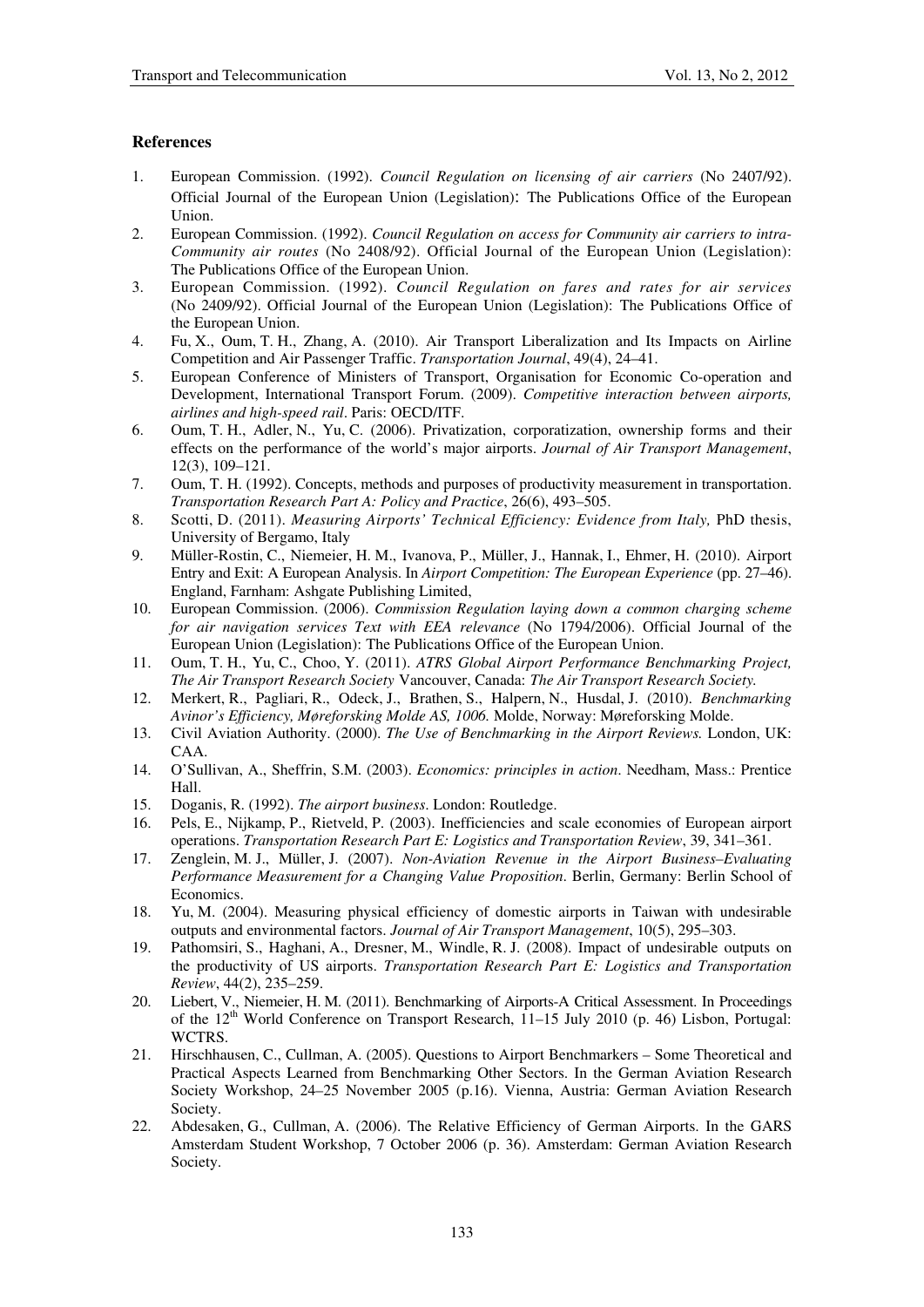- 23. Törnqvist, L. (1981). *Collected scientific papers of Leo Törnqvist.* Helsinki: Research Institute of the Finnish Economy.
- 24. Caves, D. W., Christensen, L. R., Diewert, W. E. (1982). Multilateral Comparisons of Output, Input, and Productivity Using Superlative Index Numbers. *The Economic Journal*, 92(365), 73–86.
- 25. Nyshadham, E. A., Rao, V. K. (2000). Assessing Efficiency of European Airports: A Total Factor Productivity Approach. *Public Works Management & Policy*, 5(2), 106–114.
- 26. Gitto, S. (2008). *The measurement of productivity and efficiency: theory and applications.* PhD thesis, University of Rome "Tor Vergata," Rome, Italy.
- 27. Charnes, A., Cooper, W. W., Rhodes, E. (1978). Measuring the efficiency of decision making units. *European journal of operational research*, 2(6), 429–444.
- 28. Simar, L., Wilson, P. W. (2000). Statistical Inference in Nonparametric Frontier Models: The State of the Art. *Journal of Productivity Analysis*, 13(1), 49–78.
- 29. Simar, L., Wilson, P. W. (2007). Estimation and inference in two-stage, semi-parametric models of production processes. *Journal of econometrics*, 136(1), 31–64.
- 30. Barros, C. P. (2008). Technical efficiency of UK airports. *Journal of Air Transport Management*, 14(4), 175–178.
- 31. Ulku, T. (2009). *Efficiency of German Airports and Influencing Factors*. MSc thesis. Humboldt University, Berlin, Germany.
- 32. Gillen, D., Lall, A. (1997). Developing measures of airport productivity and performance: an application of data envelopment analysis. *Transportation Research Part E: Logistics and Transportation Review*, 33(4), 261–273.
- 33. Sarkis, J. (2000). An analysis of the operational efficiency of major airports in the United States. *Journal of Operations Management*, 18(3), 335–352.
- 34. Tapiador, F., Mateos, A., Marti-Henneberg, J. (2008). The geographical efficiency of Spain's regional airports: A quantitative analysis. *Journal of Air Transport Management*, 14, 205–212.
- 35. Martin, J. C., Roman, C. (2001). An application of DEA to measure the efficiency of Spanish airports prior to privatization. *Journal of Air Transport Management*, 7(3), 149–157.
- 36. Psaraki-Kalouptsidi, V., Kalakou, S. (2011). Assessment of efficiency of Greek airports. *Journal of Airport Management*, 5(2), 170–186.
- 37. Razali, S. R., Shah, M. Z. (2010). Performance Measurement of Malaysian Airports using DEA method. In Proceedings of Malaysian Universities Transportation Research Forum and Conferences, 21 December 2010 (pp. 487–493). Malaysia: University Tenaga Nasional.
- 38. Perelman, S., Serebrisky, T. (2010). *Measuring the technical efficiency of airports in Latin America*. Policy Research Working Paper WPS5339. Liege, Belgium: The World Bank.
- 39. Barros, C. P., Assef, A. (2009). *Productivity change in USA airports: the Gillen and Lall approach revisited.* Working Paper 22/2009/DE/UECE. Lisbon, Portugal: School of Economics and Management.
- 40. Barros, C. P., Assaf, A., Lipovich, G. A. (2010). *Productivity Analysis of Argentine Airports.* Working Paper. Lisbon, Portugal: School of Economics and Management.
- 41. Barros, C. P., Weber, W. L. (2009). Productivity growth and biased technological change in UK airports. *Transportation Research Part E: Logistics and Transportation Review*, 45(4), 642–653.
- 42. Barros, C. P., Peypoch, N. (2007). *A comparative analysis of productivity change in Italian and Portuguese airports.* Working Paper 006/2007/DE. Lisbon, Portugal: School of Economics and Management.
- 43. Barros, C. P., Peypoch, N., Villard, P. (2011). *Productivity changes in Canadian airports and technological change analysis.* Working Paper 05/2011/DE/UECE. Lisbon, Portugal: School of Economics and Management.
- 44. Kamp, V., Niemeier, H., Schmidt, P. (2004). Benchmarking of German Airports Some first Results. In the GARS Research Seminar "How to Make Slot Markets Work" (p. 17). Bremen, Germany: GARS.
- 45. Kamp, V. (2007). Airport Benchmarking An Empirical Research on the Performance Measurement of German Airports with Data Envelopment Analysis. *Aerlines e-zine edition*, 36, 1–4.
- 46. Adler, N., Liebert, V. (2011). *Joint Impact of Competition, Ownership Form and Economic Regulation on Airport Performance*. Bremen: Jacobs University.
- 47. Muller, J., Ulku, T., Zivanovic, J. (2009). *Privatization, restructuring and its effects on performance: A comparison between German and British airports.* German Airport Performance Project, Working Paper 16, Germany: GAP.
- 48. Curi, C., Gitto, S., Mancuso, P. (2009). *Managerial assessment of Italian airport efficiency: a statistical DEA approach.* Discussion Paper. Rome, Italy: University of Tor Vergata.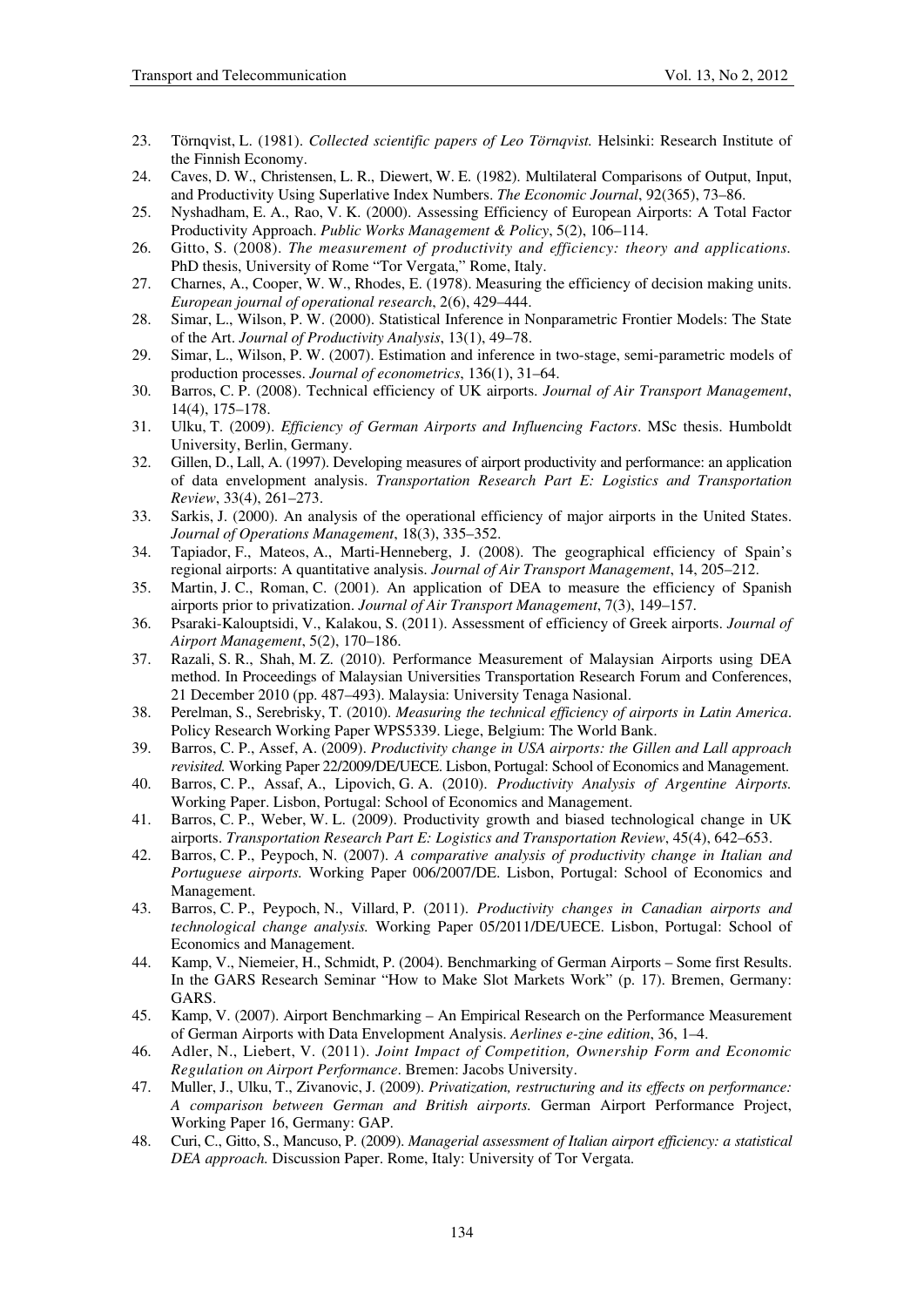- 49. Gitto, S., Mancuso, P. (2010). *Airport efficiency: a DEA two stage analysis of the Italian commercial airports.* Paper 34366. Munich, Germany: MPRA.
- 50. Curi, C., Gitto, S., Mancuso, P. (2011). New Evidence on the Efficiency of Italian Airports: A Bootstrapped DEA Analysis. *Socio-Economic Planning Sciences*, 45(2), 84–93.
- 51. Barros, C. P., Dieke, P. (2007). Performance evaluation of Italian airports: A data envelopment analysis. *Journal of Air Transport Management*, 13(4), 184–191.
- 52. Malighetti, P., Martini, G., Paleari, S., Redondi, R. (2007). *Efficiency of Italian airports management: the implications for regulation.* Working Paper. Italy: University of Bergamo.
- 53. Malighetti, P., Martini, G., Paleari, S., Redondi, R. (2008). *The efficiency of European airports: Do the importance in the EU network and the intensity of competition matter?* Working Paper 04-2008. Bergamo, Italy: University of Bergamo, Department of Economics and Technology Management.
- 54. Malighetti, P., Martini, G., Paleari, S., Redondi, R. (2009). *The Impacts of Airport Centrality in the EU Network and Inter-Airport Competition on Airport Efficiency.* Paper 17673. Munich, Germany: MPRA.
- 55. Suzuki, S., Nijkamp, P., Pels, E., Rietveld, P. (2009). *Comparitive Performance Analysis of European Airports by Means of Extended Data Envelopment Analysis.* Discussion Paper 2009-024/3. The Netherlands: Tinbergen Institute.
- 56. Deprins, D., Simar, L., Tulkens, H. (1984). Measuring labor-efficiency in post offices. In *The Performance of Public Enterprises: Concepts and Measurement* (pp. 243–267). Amsterdam: North-Holland.
- 57. Holvad, T., Graham, A. (2000). Efficiency Measurement for Airports. In the Annual Transport Conference, Aalborg University, Denmark, 28–29 August 2000 (pp. 331–343). Denmark: Aalborg University.
- 58. Keeler, T. (1970). Airport Costs and Congestion. *The American Economist*, 14(1), 47–53.
- 59. Doganis, R., Thompson, G. (1974). Establishing Airport Cost and Revenue Functions. *Aeronautical Journal*, 78, 285–304.
- 60. Jeong, J. (2005). *An investigation of operating cost of airports: focus on the effect of output scale*. MSc thesis, The University of British Columbia, Canada.
- 61. Voltes, A. J. (2008). *Stochastic frontier estimation of airports' cost function.* PhD thesis, The University of Las Palmas de Gran Canaria, Spain.
- 62. Aigner, D., Lovell, C., Schmidt, P. (1977). Formulation and estimation of stochastic frontier production function models. *Journal of econometrics*, 6(1), 21–37.
- 63. Meeusen, W., van der Broeck, J. (1977). Efficiency Estimation from Cobb-Douglas Production Function with Composed Error. *International Economic Review*, 8, 435–444.
- 64. Greene, W. (2005). Reconsidering heterogeneity in panel data estimators of the stochastic frontier model. *Journal of Econometrics*, 126(2), 269–303.
- 65. Pels, E. (2001). Relative efficiency of European airports. *Transport Policy*, 8(3), 183–192.
- 66. Oum, T. H., Yan, J., Yu, C. (2008). Ownership forms matter for airport efficiency: A stochastic frontier investigation of worldwide airports. *Journal of Urban Economics*, 64(2), 422–435.
- 67. Barros, C. P., Marques, R. C. (2008). *Performance of European Airports: Regulation, Ownership and Managerial Efficiency.* Working Paper 25/2008/DE/UECE. Lisbon, Portugal: School of Economics and Management.
- 68. Barros, C. P., Managi, S., Yoshida, Y. (2008). *Technical Efficiency, Regulation, and Heterogeneity in Japanese Airports.* Working Paper 43/2008/DE/UECE. Lisbon, Portugal: School of Economics and Management.
- 69. Martín, J. C., Román, C., Voltes-Dorta, A. (2009). A stochastic frontier analysis to estimate the relative efficiency of Spanish airports. *Journal of Productivity Analysis*, 31, 163–176.
- 70. Pavlyuk, D. (2009). Spatial competition pressure as a factor of European airports' efficiency. *Transport and Telecommunication*, 10(4), 8–17.
- 71. Pavlyuk, D. (2010). Multi-tier spatial stocjastic frontier model for competition and cooperation of European airports. *Transport and Telecommunication*, 11(3), 57–66.
- 72. Malighetti, P., Martini, G., Scotti, D., Volta, N. (2010). *The impact of airport competition on technical efficiency: A Stochastic Frontier Analysis applied to Italian airports*. Paper 24648. Munich, Germany: MPRA.
- 73. Heymann, E., Vollenkemper, J., Frank, H. J., Walter, N. (2005). *Expansion of regional airports: Misallocation of resources.* Deutsche Bank Research, Germany.
- 74. Tretheway, M., Kincaid, I. (2005). Competition between airports in the new Millennium: what works, what doesn't work and why. In The 8<sup>th</sup> Hamburg Aviation Conference, 16–18 February 2005 (p. 18). Hamburg, Germany: InterVISTAS Consulting Inc.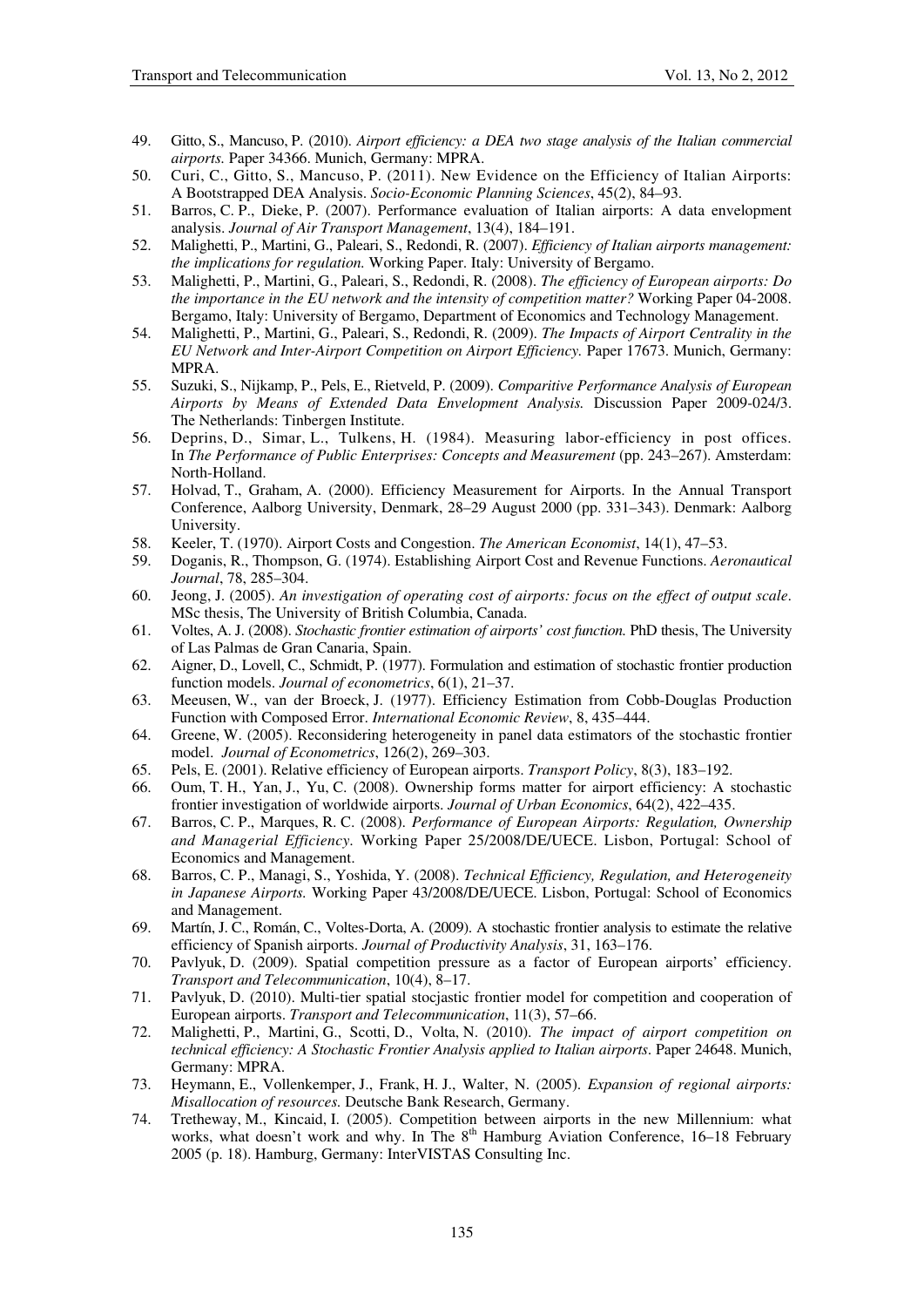- 75. Forsyth, P., Gillen, D., Müller, J., Niemeier, H. (2010). *Airport Competition: The European Experience*. England: Farnham: Ashgate Publishing Limited.
- 76. Forsyth, P. (2006). Airport competition: regulatory issues and policy implications. In *Competition policy and antitrust*, Vol. 1, (pp. 347–367). Amsterdam; Boston: Elsevier.
- 77. Barrett, S. (2000). Airport competition in the deregulated European aviation market. *Journal of Air Transport Management*, 6, 13–27.
- 78. Hancioglu, B. (2008). *The Market Power of Airports, Regulatory Issues and Competition between Airports.* Working Paper. German Airport Performance Project. Germany: GAP.
- 79. Czerny, A. I. (2006). Price-cap Regulation of Airports: Single-till Versus Dual-till. *Journal of Regulatory Economics*, 30(1), 85–97.
- 80. Starkie, D. (2002). Airport regulation and competition. *Journal of Air Transport Management*, 8, 63–72.
- 81. Bel, G., Fageda, X. (2009). Privatization, regulation and airport pricing: an empirical analysis for Europe. *Journal of Regulatory Economics*, 37, 142–161.
- 82. Dresner, M., Lin, J.-S., Windle, R. (1996). The Impact of Low Cost Carriers on Airport and Route Competition. *Journal of Transport Economics and Policy*, 30(3), 309–328.
- 83. Trzepacz, P. (2007). Spatial aspects of air transportation liberalization–changes in European airport hierarchy. *Bull. Geography*, 8, 163–177.
- 84. Pels, E., Njegovan, N., Behrens, C. (2009). Low-cost airlines and airport competition. *Transportation Research E*, 45, 335–344.
- 85. Competition Commission. (2008). *Stansted Airport Q5 price control review.* UK: Competition Commission.
- 86. Civil Aviation Authority. (2011). *Heathrow, Gatwick and Stansted Airports Q6 review.* UK: CAA.
- 87. Muller, J., Bilotkach, V., Fichert, F., Niemeier, H. M., Pels, E., Polk, A. (2010). *The economic market power of Amsterdam Airport Schiphol.* The Netherlands:The Netherlands Competition Authority.
- 88. Hotelling, H. (1929). Stability in competition. *The Economic Journal*, 39(153), 41–57.
- 89. D' Aspremont, C., Gabszewicz, J. J., Thisse, J.-F. (1979). On Hotelling's "Stability in Competition," *Econometrica*, 47(5), 1145–1150.
- 90. Salop, S. (1979). Monopolistic competition with outside goods. *The Bell Journal of Economics*, 10(1), 141–156.
- 91. Irmen, A., Thisse, J.-F. (1998). Competition in Multi-characteristics Spaces: Hotelling Was Almost Right. *Journal of Economic Theory*, 78(1), 76–102.
- 92. Van Dender, K. (2005). Duopoly prices under congested access. *Journal of Regional Science*, 45(2), 343–362.
- 93. Haskel, J., Iozzi, A., Valletti, T. M. (2011). *Market structure, countervailing power and price discrimination: the case of airports*. Discussion Paper 2011/03. London, UK: Imperial College.
- 94. Biscaia, R., Mota, I. (2011). *Models of Spatial Competition: a Critical Review*. Working Paper 411. Portugal: Department of Economics, University of Porto.
- 95. Department of Transport. (2004). *Regional and Small Airports Study*. TP 14283B. Canada: Department of Transport.
- 96. Starkie, D. (2009). The airport industry in a competitive environment: A United Kingdom Perspective. In *Competitive Interaction between Airports, Airlines and High-Speed Rail* (pp. 67–93). London, UK: OECD Publishing.
- 97. Civil Aviation Authority. (2011). *Catchment area analysis*. Working Paper. UK: Civil Aviation Authority.
- 98. Strobach, D. (2006). *Competition between airports with an application to the state of Baden-Württemberg.* Working Paper 272/2006. Germany: University of Hohenheim.
- 99. Malina, R. (2006). *Competition and regulation in the German airport market*. Discussion Paper 10. Germany: Institute of Transport Economics.
- 100. Bel, G., Fageda, X. (2009). *Factors explaining charges in European airports: Competition, market size, private ownership and regulation*. Working Paper 2009-31. Madrid, Spain: Fundación de Estudios de Economía Aplicada.
- 101. Air Transport Group. (2002). *Study on Competition between Airports and the Application of State Aid Rules.* Final Report 2002/287. UK: ATG.
- 102. Borins, S., Advani, A. (2002). Managing airports: a test of the New Public Management. *International Public Management Journal*, 4(1), 91–107.